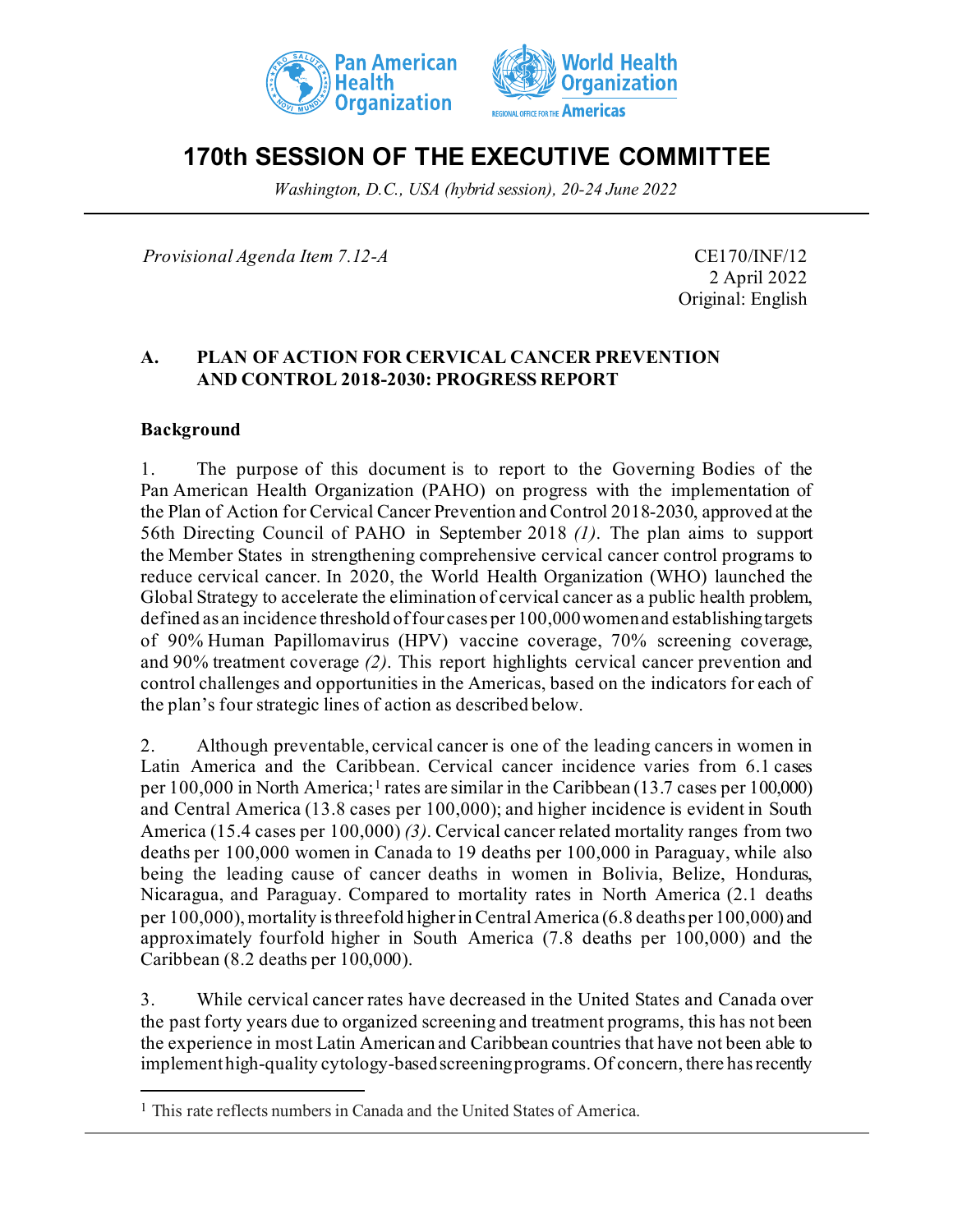been an increase in cervical cancer incidence in Brazil, Chile, Costa Rica, and Ecuador *(3)*. Human Papillomavirus vaccination offers a critical opportunity to prevent cervical cancer. To date, 44 countries and territories have introduced the vaccine in national immunization programs in the Americas. Three countries and one territory (Cuba, Nicaragua, Venezuela and French Guiana, respectively) are still yet to introduce the HPV vaccine in their vaccination programs.

## **Analysis of Progress Achieved**

4. Three years since the approval of the plan, there has been progress towards meeting the targets of the indicators in the plan, despite substantial setbacks in its implementation during the COVID-19 pandemic. To measure progress, information relating to the indicators was obtained from several resources, including the Global Cancer Observatory of the International Agency for Cancer Research, the 2021 World Health Organization Cervical Cancer Country Profiles, the International Atomic Energy Agency's Directory of Radiotherapy Centres, as well as internal communication with other units in the Pan American Sanitary Bureau (PASB) working on various components of the Plan.

#### *Strategic Line of Action 1: Improve cervical cancer program organization and governance, information systems, and cancer registries*

5. Adequate organization of cervical cancer programs favors more effective coverage of vaccination and screening programs. It also contributes to ensuring adequate follow-up of women with abnormal screening test results, which significantly impacts cervical cancer incidence and mortality. According to the 2021 WHO Cervical Cancer Country Profiles, there has been a significant increase in the number of countries and territories with new comprehensive cervical cancer screening programs, referral systems, and management guidelines, supported by the technical assistance of PASB based on the latest global WHO guidelines on comprehensive cervical cancer control. Various countries have updated their program plans to include HPV testing as part of the services provided. There has not been an increase in population-based cancer registries in the Region, which are vital for monitoring and evaluating cancer care and outcomes. Challenges remain on ascertaining whether existing policies and recommendations constitute comprehensive national cancer plans.

**Objective 1.1:** Develop and update comprehensive national cervical cancer plans aimed at reducing cervical cancer incidence and mortality in alignment with related global and regional plans

| Indicator, baseline, and target                                                                         | <b>Status</b>                                                                                        |
|---------------------------------------------------------------------------------------------------------|------------------------------------------------------------------------------------------------------|
| <b>1.1.1</b> Number of countries and territories<br>with current comprehensive cervical<br>cancer plans | In 2021, 30 countries reported having a<br>national screening program for<br>cervical cancer $(4)$ . |
| Baseline (2017): 10 countries<br>Target (2030): 25 countries                                            |                                                                                                      |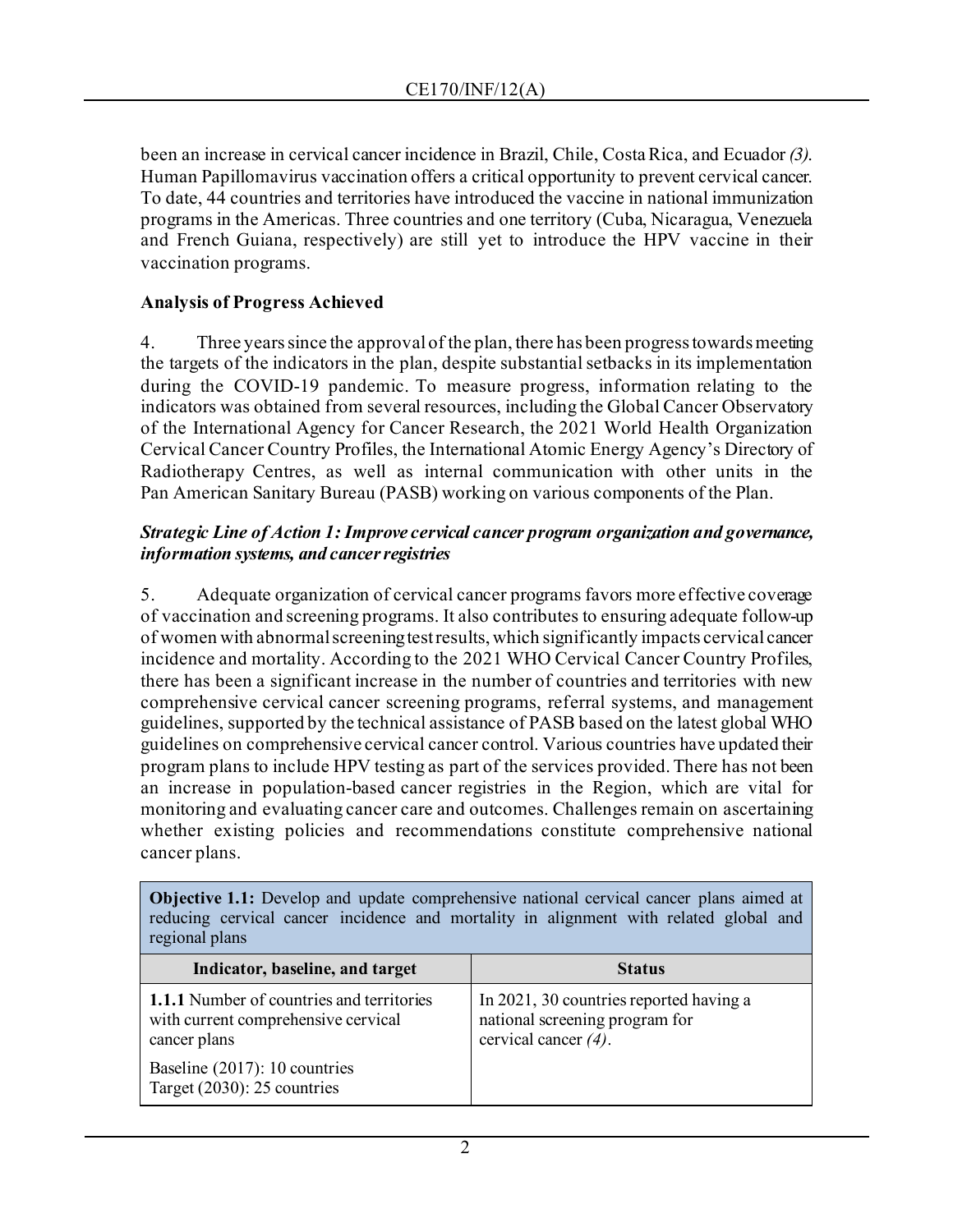| <b>Objective 1.2:</b> Improve monitoring and evaluation of cervical cancer programs, including<br>screening coverage, treatment rates, and cervical cancer incidence and mortality |                                                                                                                                          |  |
|------------------------------------------------------------------------------------------------------------------------------------------------------------------------------------|------------------------------------------------------------------------------------------------------------------------------------------|--|
| Indicator, baseline, and target                                                                                                                                                    | <b>Status</b>                                                                                                                            |  |
| <b>1.2.1</b> Number of countries and territories<br>producing routine monitoring reports on their<br>cervical cancer program                                                       | A total of 12 countries produced routine<br>monitoring reports on their cervical cancer<br>control programs. <sup>2</sup>                |  |
| Baseline (2017): 9 countries<br>Target $(2030)$ : 25 countries                                                                                                                     |                                                                                                                                          |  |
| 1.2.2 Number of countries and territories<br>with population-based cancer registries and<br>published incidence and mortality statistics                                           | By 2021, 11 countries had maintained their<br>cancer registries in the Americas. There has<br>been no progress on this indicator $(5)$ . |  |
| Baseline (2017): 11 countries<br>Target (2030): 19                                                                                                                                 |                                                                                                                                          |  |

**Objective 1.2:** Improve monitoring and evaluation of cervical cancer programs, including

#### *Strategic Line of Action 2: Strengthen primary prevention through information, education, and HPV vaccination*

6. HPV vaccines are cost-effective tools for preventing cervical cancer. They are an essential primary prevention strategy, along with community mobilization, health education, and information. However, health information and education campaigns need to be strengthened. To meet specific information needs of individuals and communities, PASB launched the regional communication campaign It's Time to End Cervical Cancer with this regional plan of action in 2018 and the Global Elimination Strategy in November 2021. In addition to these campaigns, there has been information dissemination on cervical cancer control and HPV vaccination. However, the COVID-19 pandemic adversely affected countries' vaccination strategies. In 2019, half of the countries in the Region had reached approximately 50% HPV vaccination coverage for girls aged 9-14, but in 2020 only a quarter of the countries had achieved at least 50% coverage of HPV vaccination. Nonetheless, despite the pandemic, El Salvador introduced the HPV vaccine, and cervical cancer campaigns have taken place in Chile.

| <b>Objective 2.1:</b> Develop and implement national education and information campaigns for HPV<br>and cervical cancer prevention |                                                                                                                                              |  |
|------------------------------------------------------------------------------------------------------------------------------------|----------------------------------------------------------------------------------------------------------------------------------------------|--|
| Indicator, baseline, and target                                                                                                    | <b>Status</b>                                                                                                                                |  |
| 2.1.1 Number of countries and territories<br>with ongoing HPV and cervical cancer<br>education and information campaigns           | Nine countries have education and information<br>campaigns on cervical cancer. There has been<br>no progress on this indicator. <sup>3</sup> |  |
| Baseline (2017): 9 countries<br>Target $(2030)$ : 25 countries                                                                     |                                                                                                                                              |  |

**Objective 2.1:** Develop and implement national education and information campaigns for HPV

<sup>&</sup>lt;sup>2</sup> Source: Literature and desk review of national cervical cancer program reports.

<span id="page-2-1"></span><span id="page-2-0"></span>Source: Literature and desk review of national cervical cancer program reports.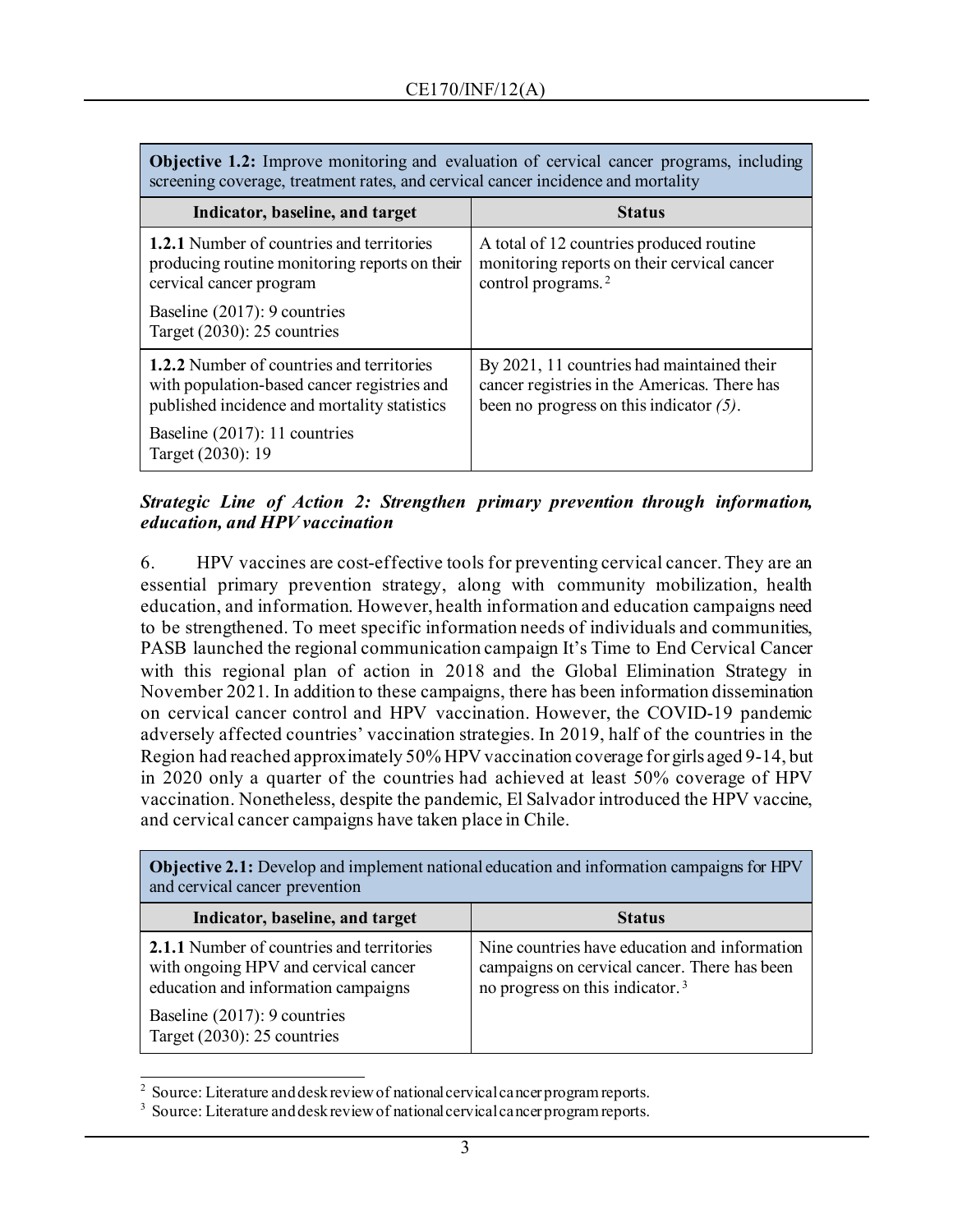| Objective 2.2: Implement HPV vaccination in a sustainable manner as part of national<br>immunization programs                                                        |                                                                                                                                                           |  |
|----------------------------------------------------------------------------------------------------------------------------------------------------------------------|-----------------------------------------------------------------------------------------------------------------------------------------------------------|--|
| Indicator, baseline, and target                                                                                                                                      | <b>Status</b>                                                                                                                                             |  |
| <b>2.2.1</b> Number of countries and territories<br>with greater than 80% HPV vaccine<br>coverage in the target female age group<br>according to national guidelines | Two countries report having 80% or greater<br>HPV vaccine coverage in the target age group.<br>There has been no progress on this indicator. <sup>4</sup> |  |
| Baseline (2017): 2 countries<br>Target $(2030)$ : 15 countries                                                                                                       |                                                                                                                                                           |  |

## *Strategic Line of Action 3: Improve cervical cancer screening and precancer treatment through innovative strategies*

7. The Papanicolaou (Pap) test has historically been used for cervical cancer screening, and has led to an average annual reduction of 2.6% in cervical cancer mortality in countries with high screening coverage and robust health systems *(6)*. Mass screening with Papanicolaou has been less effective in reducing cervical cancer mortality in developing countries, mainly because of shortcomings in laboratory infrastructure, equipment, logistic challenges associated with screening, and the limitations of the Pap test, which has a sensitivity of approximately 50% *(7)*. HPV testing is a more effective screening test, and its use in screening programs along with innovative approaches, such as "screen and treat," have been proven to effectively prevent cervical cancer in different settings *(8, 9)*. Mexico led the way by introducing HPV testing over a decade ago, and Argentina, Canada, El Salvador, and the United States of America are among the countries that have added HPV testing to their screening protocols. Demonstration projects on HPV testing in countries such as Chile, Colombia, Guatemala, Honduras, Nicaragua, and Peru have shown that it is feasible. However, there continues to be limited uptake of HPV testing, which is key to the elimination of cervical cancer. While the Regional Revolving Fund for Strategic Public Health Supplies (Strategic Fund) can support to offer HPV tests at a reduced price by conducting bulk procurement, there continues to be limited uptake by the Member States. In many countries, cervical cancer guidelines need to be updated to include HPV testing.

8. Due to the COVID-19 pandemic, cancer screening services have been disrupted, with 17% of countries in the region reporting 50% or more services disrupted due to reduced care seeking, redirected health resources, or other reasons *(14)*. As such, PASB has recommended modifications to ensure continuity of cancer screening that include, for example, the use of self-sampling with HPV tests to reduce barriers to access screening *(10)*. However, most countries have insufficient budgets to procure HPV tests for their cervical cancer programs. There continues to be limited information available about follow-up rates for women with abnormal screening or diagnostic test results, and

<span id="page-3-0"></span>Source: PAHO Immunization Unit—2020.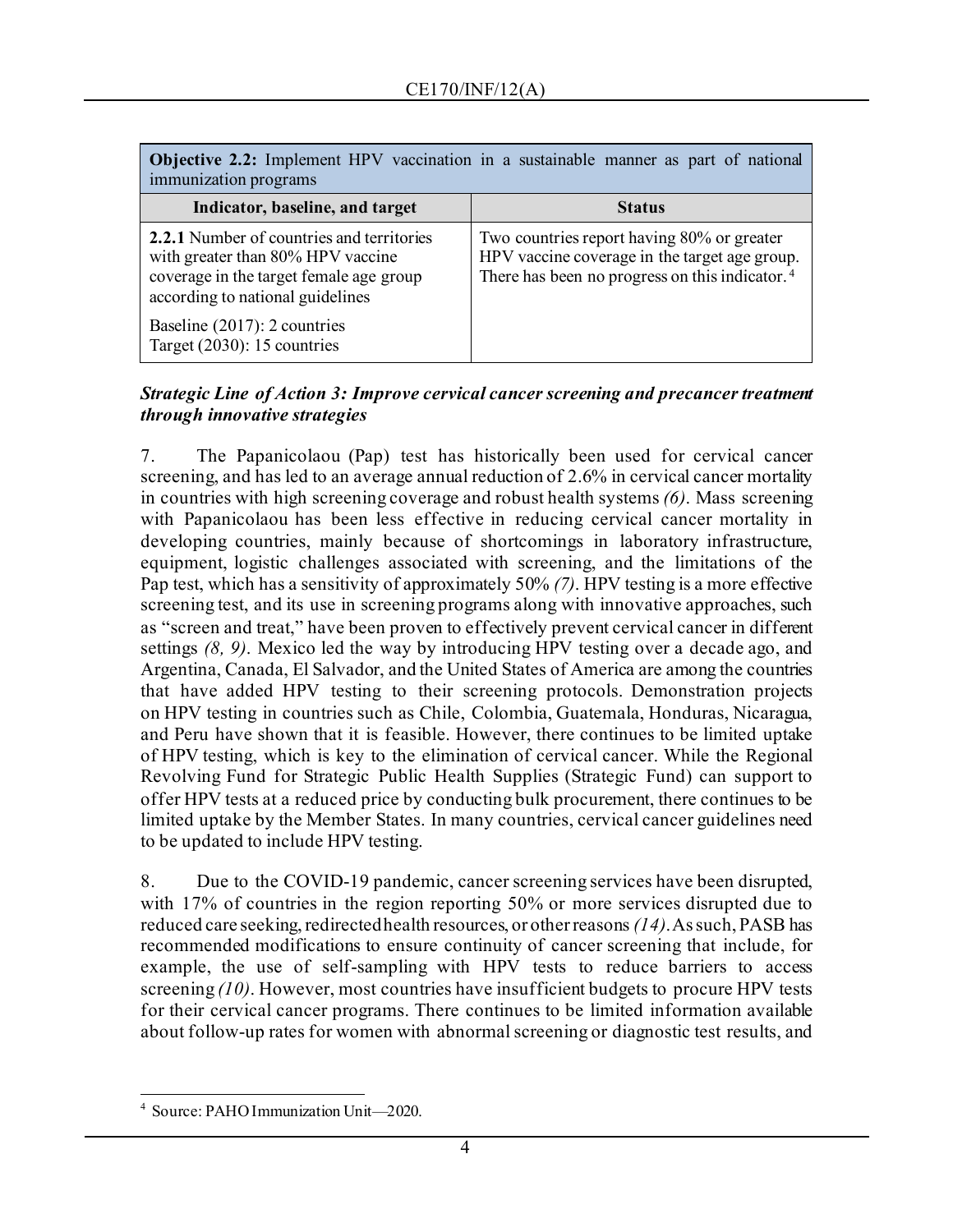therefore no data available for the indicator on treatment rates. This signals the importance of improving information systems in country programs.

| <b>Objective 3.1:</b> Increase equitable access to and coverage of cervical cancer screening and<br>precancer treatment                                                                                                                              |                                                                                                                                                                                                                                             |  |
|------------------------------------------------------------------------------------------------------------------------------------------------------------------------------------------------------------------------------------------------------|---------------------------------------------------------------------------------------------------------------------------------------------------------------------------------------------------------------------------------------------|--|
| Indicator, baseline, and target                                                                                                                                                                                                                      | <b>Status</b>                                                                                                                                                                                                                               |  |
| <b>3.1.1</b> Number of countries and territories<br>with at least 70% screening coverage among<br>women aged 30-49 or according to national<br>policies for screening by age group<br>Baseline (2017): 7 countries<br>Target $(2030)$ : 20 countries | A total of 23 countries in the Americas report<br>that at least 70% of women aged 30-49 years<br>had been screened for cervical cancer in the<br>last five years $(4)$ .                                                                    |  |
| <b>3.1.2</b> Number of countries and territories<br>with a treatment rate of at least 70% among<br>women with abnormal screening test results<br>Baseline (2017): No data available<br>Target $(2030)$ : 10 countries                                | There are no data available on this indicator<br>due to the lack of information that track<br>follow-up of screened women. PAHO is<br>working closely with Member States to<br>include this indicator in their cervical<br>cancer programs. |  |

## *Strategic Line of Action 4: Improve access to services for cancer diagnosis, treatment, rehabilitation, and palliative care*

9. Cancer treatment gaps persist in the Region, particularly for radiotherapy services, and while the COVID-19 pandemic had initially interrupted cancer treatment services, the availability of cancer treatment has been maintained *(11)*. PAHO continues to collaborate with the International Atomic Energy Agency to strengthen radiotherapy services required to treat women with invasive cervical cancer in 11 countries, through the Programme of Action for Cancer Therapy. Cancer medicine access and availability, particularly for high-cost drugs, continue to be a challenge. While the Strategic Fund includes essential cancer medicines, including those used to treat women with cervical cancer *(12)*, there continues to be limited uptake by Member States. Strengthening palliative care has become even more critical during the COVID-19 pandemic, and PASB has been building capacity in this area, through a monthly tele-mentoring program with providers of palliative care services.

| <b>Objective 4.1:</b> Increase equitable access to cancer treatment and palliative care services                                                                  |                                                                                                                                                                    |  |
|-------------------------------------------------------------------------------------------------------------------------------------------------------------------|--------------------------------------------------------------------------------------------------------------------------------------------------------------------|--|
| Indicator, baseline, and target                                                                                                                                   | <b>Status</b>                                                                                                                                                      |  |
| 4.1.1 Number of countries and territories with<br>publicly available cancer treatment services<br>Baseline (2017): 27 countries<br>Target $(2030)$ : 30 countries | In 2021, 33 countries had reported having<br>cancer treatment services generally available<br>(at least surgery, chemotherapy, and/or<br>radiotherapy) $(4, 13)$ . |  |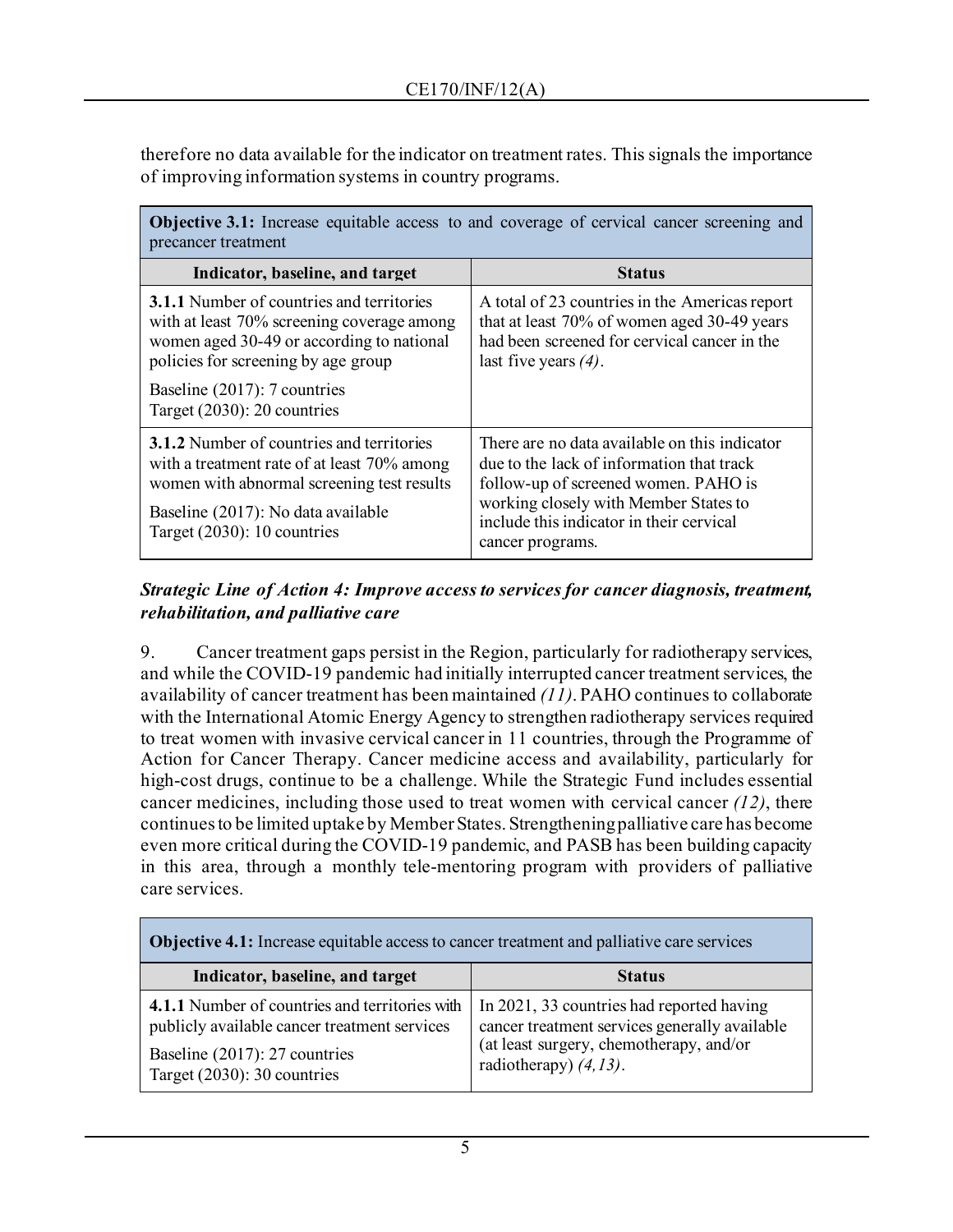| <b>Objective 4.1:</b> Increase equitable access to cancer treatment and palliative care services                                                 |                                                                                                             |  |
|--------------------------------------------------------------------------------------------------------------------------------------------------|-------------------------------------------------------------------------------------------------------------|--|
| Indicator, baseline, and target                                                                                                                  | <b>Status</b>                                                                                               |  |
| 4.1.2 Number of countries and territories<br>utilizing the PAHO Strategic Fund for<br>essential cancer medicines<br>Baseline (2017): 3 countries | Four countries are using the Strategic Fund to<br>procure essential cancer medicines. <sup>5</sup>          |  |
| Target $(2030)$ : 15 countries                                                                                                                   |                                                                                                             |  |
| 4.1.3 Number of countries and territories<br>with palliative care services included in<br>primary care                                           | In 2021, 13 countries had reported having<br>palliative care services in primary care<br>facilities $(4)$ . |  |
| Baseline (2017): 10 countries<br>Target $(2030)$ : 20 countries                                                                                  |                                                                                                             |  |

#### **Lessons Learned**

10. There have been several opportunities, as well as challenges, to implement this plan of action and improve cervical cancer and control programs. Forty-four countries and territories now include HPV vaccines as part of their national immunization programs. However, there are still challenges with reaching high coverage in the target group of girls aged 9-14. Screening coverage appears to have increased. However, HPV testing, which is a more effective screening method, has not yet been fully introduced in programs. Additionally, there is little information on the treatment rates and, in turn, on the effectiveness of screening programs. The launch of the Global Strategy for cervical cancer elimination provides an opportunity to increase the political will, commitments, and investments for programs. New technical guidance on cervical cancer prevention programs has been developed in collaboration with WHO to have the most up-to-date evidence for decision-making policies, and several countries are using these tools to improve their cervical cancer programs. In addition, government officials have been actively engaged in the PAHO monthly tele-mentoring program (ECHO Latin America Project) to discuss the barriers and challenges to implementation in order to accelerate the elimination of cervical cancer.

11. Cervical cancer programs have been affected by the COVID-19 pandemic, with lower coverage of HPV vaccination as noted above and 54% of countries reporting disruptions in cancer screening services *(14)*. HPV vaccination programs, which are largely school based, have been affected by school closures, which led to lower coverage of HPV vaccination. Misinformation regarding vaccines has also adversely impacted many countries in the Region. The pandemic has also provided opportunities to increase the capacity for cervical cancer screening *(11)*. Countries have increased their capacity for detection of SARS-CoV-2 using molecular diagnostic platforms, and these can also be used for HPV diagnosis. However, there are many barriers for HPV testing implementation,

<span id="page-5-0"></span><sup>&</sup>lt;sup>5</sup> Source: Regional Revolving Fund for Strategic Public Health Supplies.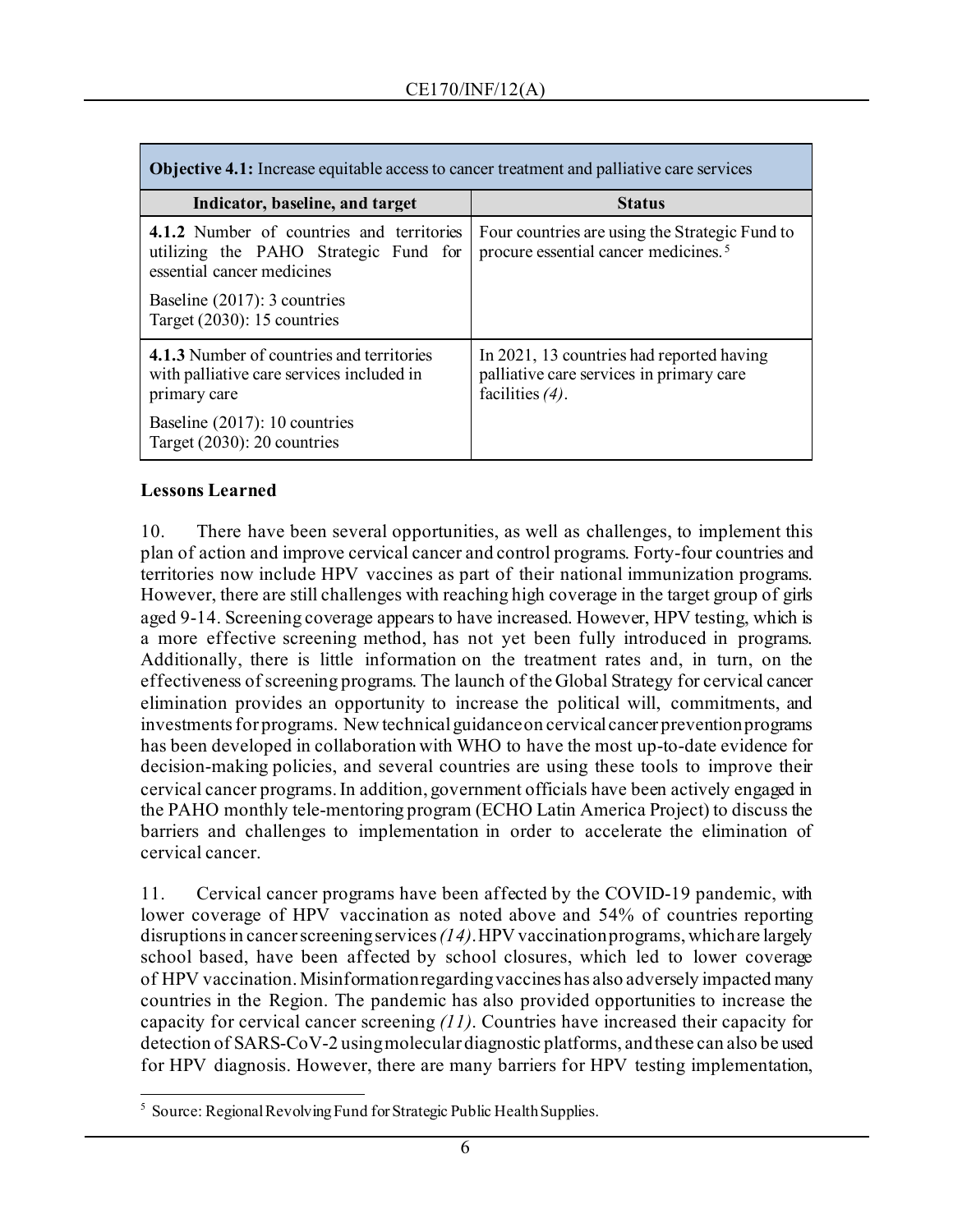such as out-of-date cervical cancer guidelines, lack of adequate budget for procurement of HPV tests, and high prices of HPV tests in the Region. There is a need to work more closely with Member States and companies through the Strategic Fund to ensure materials and equipment for cervical cancer prevention and control are accessible to countries of the Region.

# **Action Necessary to Improve the Situation**

12. Considering the status of cervical cancer programs described in this report, the following actions are recommended:

- a) Consider, as part of post COVID-19 health system strengthening: *i)* build back HPV vaccination campaigns in communities, schools, and health clinics to improve coverage in girls aged 9-14; *ii)* repurpose PCR testing platforms (that are available for COVID testing) towards HPV testing for cervical cancer screening; *iii)* promote self-sampling for HPV testing to reduce costs and ensure equitable access to secondary prevention care for women; and *iv)* continue/increase the use of telemedicine technologies for education, tele-mentoring, and patient follow-up, which can expand knowledge and adherence to recommended WHO guidelines for cervical cancer prevention and control.
- b) Develop national cervical cancer elimination plans, with a designated government official to lead the initiative and with a multidisciplinary team representing immunization, adolescent and women's health, and cancer prevention and care.
- c) Ensure that sufficient funding is allocated in the government health budget for cervical cancer prevention and control, including HPV vaccination, HPV testing, and treatment. National health budgets should include a specific line item for procurement of HPV tests.
- d) Utilize the Revolving Fund for Access to Vaccines for procurement of HPV vaccines and utilize the Strategic Fund for essential cancer medicines, as well asfor forecasts and procurement of HPV tests and equipment.
- e) Update national cervical cancer guidelines, based on the new WHO guidelines for screening and treatment, and ensure that the workforce is updated with the current evidence and skills required for screening and treatment of cervical precancer and invasive cervical cancer.
- f) Continue supporting training and education, particularly in primary care workers, through virtual platforms for cervical cancer program planning accompanied by in-field country implementation.

# **Action by the Executive Committee**

13. The Executive Committee is invited to take note of this report and provide any comments it deems pertinent.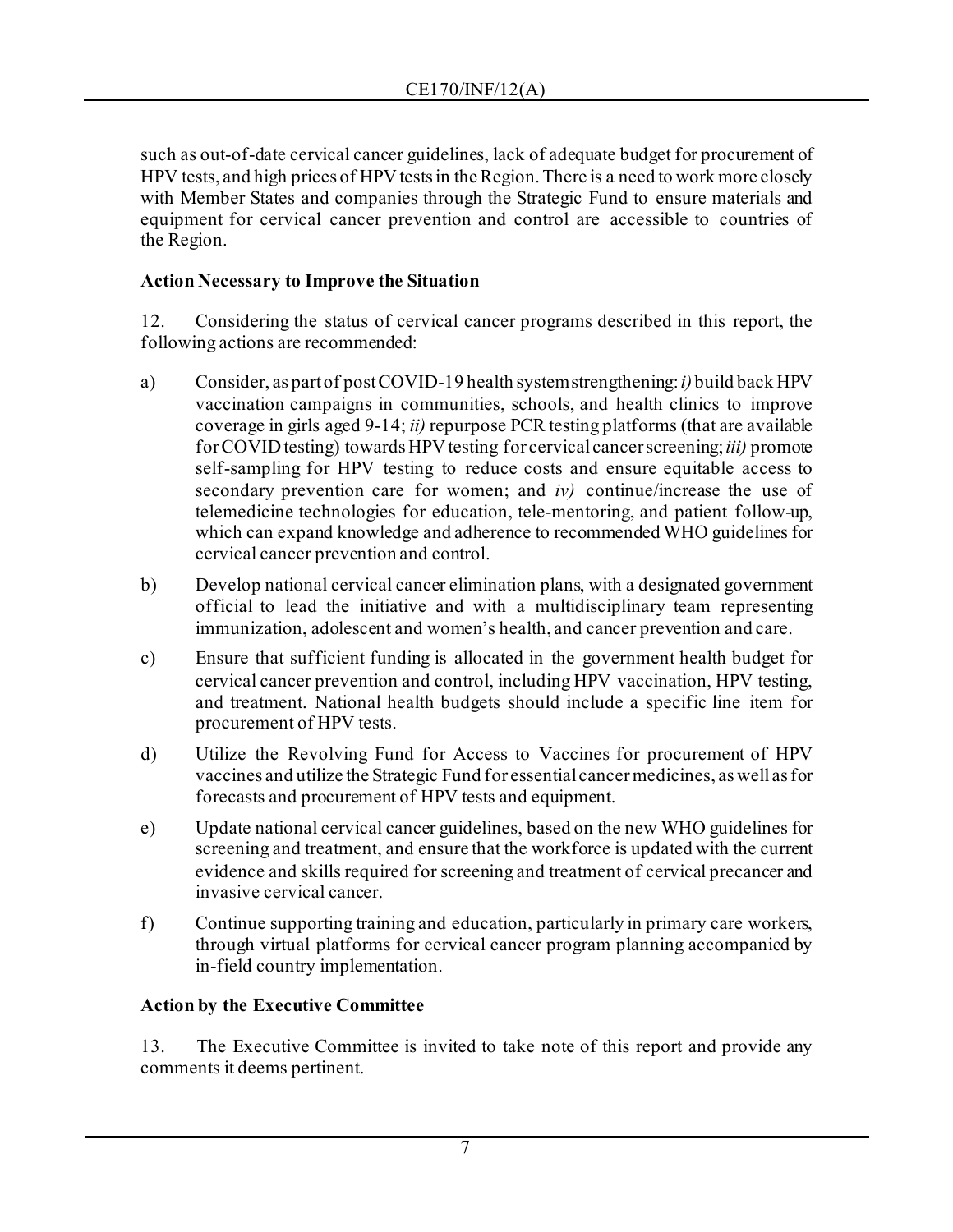# **References**

1. Pan American Health Organization. Plan of Action for Cervical Cancer Prevention and Control 2018-2030 [Internet]. 56th Directing Council of PAHO, 70th session of the Regional Committee of WHO for the Americas; 23-27 September 2018; Washington, DC. Washington, DC: PAHO; 2008 (DocumentCD56/9) [consulted on 2 February 2022]. Available from:

[https://www3.paho.org/hq/index.php?option=com\\_docman&view=download&catego](https://www3.paho.org/hq/index.php?option=com_docman&view=download&category_slug=56-directing-council-english-9964&alias=45803-cd56-9-e-poa-cervical-cancer-803&Itemid=270&lang=en) [ry\\_slug=56-directing-council-english-9964&alias=45803-cd56-9-e-poa-cervical](https://www3.paho.org/hq/index.php?option=com_docman&view=download&category_slug=56-directing-council-english-9964&alias=45803-cd56-9-e-poa-cervical-cancer-803&Itemid=270&lang=en)[cancer-803&Itemid=270&lang=en](https://www3.paho.org/hq/index.php?option=com_docman&view=download&category_slug=56-directing-council-english-9964&alias=45803-cd56-9-e-poa-cervical-cancer-803&Itemid=270&lang=en)

- 2. World Health Organization. Global strategy to accelerate the elimination of cervical cancer as a public health problem [Internet]. Geneva: WHO; 2020 [consulted on 2 February 2022]. Available from: <https://www.who.int/publications/i/item/9789240014107>
- 3. Ferlay J, Soerjomataram I, Ervik M, Lam F, Colombet M, Mery L, Piñeros M, Znaor A, Bray F. Global Cancer Observatory: Cancer Today [Internet]. Lyon: International Agency for Research on Cancer; 2020 [consulted on 2 February 2022]. Available from: <https://gco.iarc.fr/today>
- 4. World Health Organization. Cervical Cancer Country Profiles [Internet]. Geneva: WHO; 2021 [consulted on 2 February 2022]. Available from: [https://www.who.int/teams/noncommunicable-diseases/surveillance/data/cervical](https://www.who.int/teams/noncommunicable-diseases/surveillance/data/cervical-cancer-profiles)[cancer-profiles](https://www.who.int/teams/noncommunicable-diseases/surveillance/data/cervical-cancer-profiles)
- 5. Bray F, Colombet M, Mery L, Piñeros M, Znaor A, Zanetti R, Ferlay J, editors. Cancer Incidence in Five Continents, Vol. XI [Internet]. IARC Scientific Publication 2021;(166). Lyon: International Agency for Research on Cancer; 2021 [consulted on 2 February 2022]. Available from[: https://publications.iarc.fr/597](https://publications.iarc.fr/597)
- 6. Forman D, de Martel C, Lacey CJ, Soerjomataram I, Lortet-Tieulent J, Bruni L, et al. Global burden of human papillomavirus and related diseases. Vaccine 2012 Nov 20;30 Suppl 5:F12-23.
- 7. Ginsburg O, Bray F, Coleman MP, Vanderpuye V, Eniu A, Kotha S, et al. The global burden of women's cancers: a grand challenge in global health. Lancet 2017 Feb 25;389(10071):847-860.
- 8. World Health Organization. Human papillomavirus vaccines: WHO position paper, May 2017. Weekly Epidemiologic Records 2017;92:241–68.
- 9. World Health Organization. Guidelines for screening and treatment of precancerous lesions for cervical cancer prevention. Geneva: WHO; 2013.